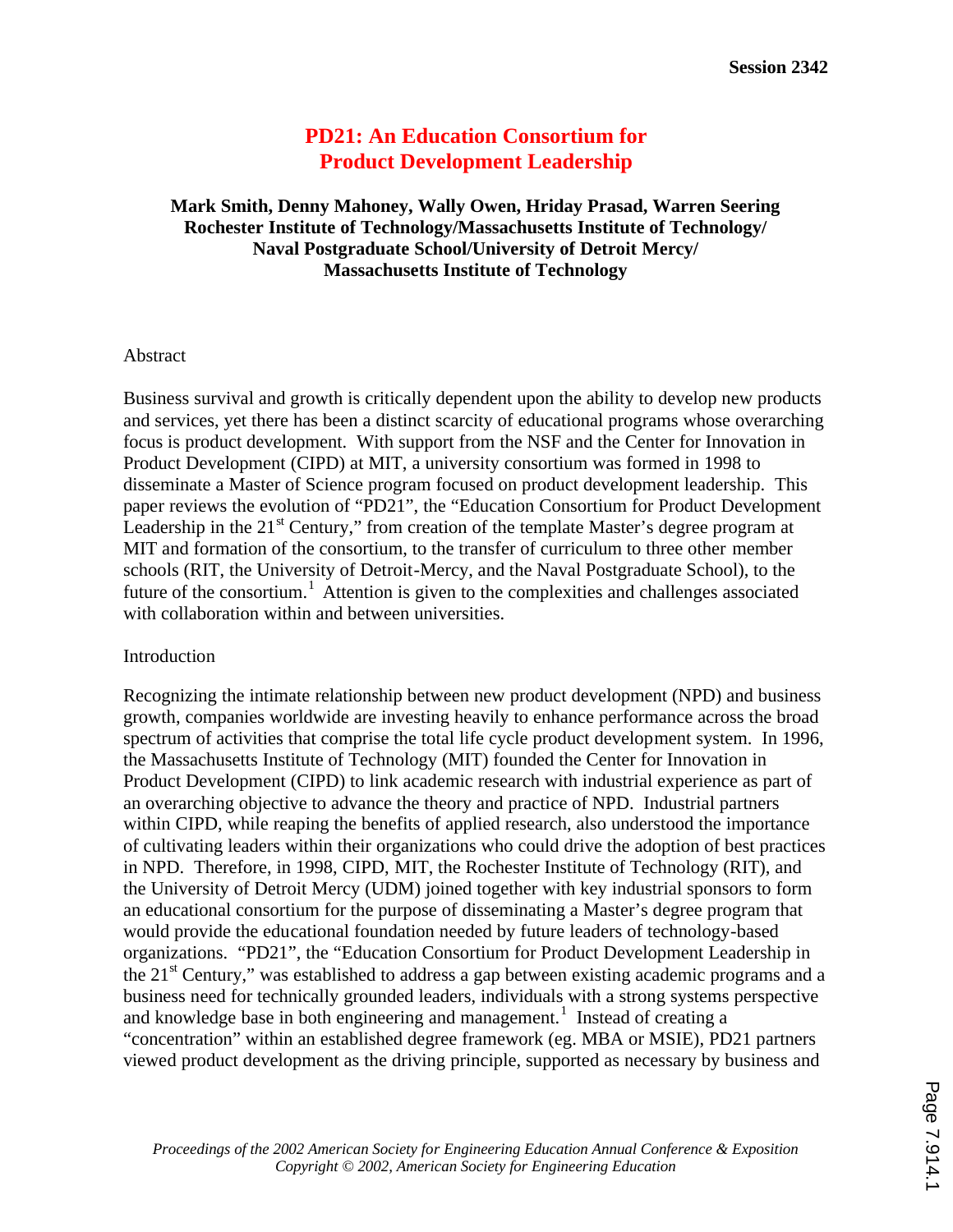(systems) engineering disciplines. Targeted students include mid-career engineers and technical specialists with career paths to senior management.

PD21 began as a two-year pilot project with funding from the National Science Foundation, during which time the consortium grew to four universities, adding the Naval Postgraduate School in 2000. PD21 is a consistent educational program based on MIT's SDM Product Development curriculum as a platform. In this way, graduates from any of the PD21 partner universities share a common language and set of concepts that would facilitate communication and networking across corporate and geographical boundaries. Tailoring of the curriculum to meet the needs of constituent organizations served by each university was accomplished through case studies, problem sets, thesis projects, and electives.

The program, as envisioned by its founders, has several distinguishing features, all aimed at providing the best educational foundation possible for future leaders of technology-based organizations. First, the intellectual content focuses on developing a leadership perspective of the "end-to-end" or total life cycle product development system, integrating engineering and management elements. Conventional product development programs dwell mainly in the technical realm, whereas the PD21 programs consider how a company's business strategy, vision, and core capabilities coupled with the voice of the customer combine to determine product strategy and create best-in-class product portfolios. A second feature is the anticipated close interaction between program developers and leaders from industry and government, nurtured through CIPD and the PD21 management structure. The curriculum focuses on competencies targeted by these leaders as essential to the management of systems in today's enterprises. The companies provide important customer requirements, case studies, and act as test beds for development and deployment of new practices and tools. A third feature is a shared language and set of concepts that span boundaries within and between universities and sponsoring companies, to the benefit of faculty, universities, students and their companies. A fourth feature is the ability to tailor a robust curriculum to the unique requirements of a particular region or industry, as mentioned earlier. Finally, it was envisioned that PD21would facilitate the flow of two powerful streams of information into the curriculum and classroom: the latest practices and tools provided by university research and the experiences of industry provided through case studies.

For companies and students, the aforementioned characteristics associated with collaboration between PD21schools, suggest a number of benefits. Companies are able to develop leaders from within their organizations in a shortened timeframe, educated leaders for the growth engine of the firm. As mentioned above, PD21 provides a forum for sharing across companies and industries. Students gain access to the latest thinking and practices in systems design and product development, for both immediate and long-term impact on job and business performance. Universities, in addition to benefiting from state-of-the-art courses, have the opportunity to build research partnerships, to leverage tools and metrics across the consortium, and to build brand recognition. Likewise, faculty have an established mechanism to improve their courses and build research partnerships.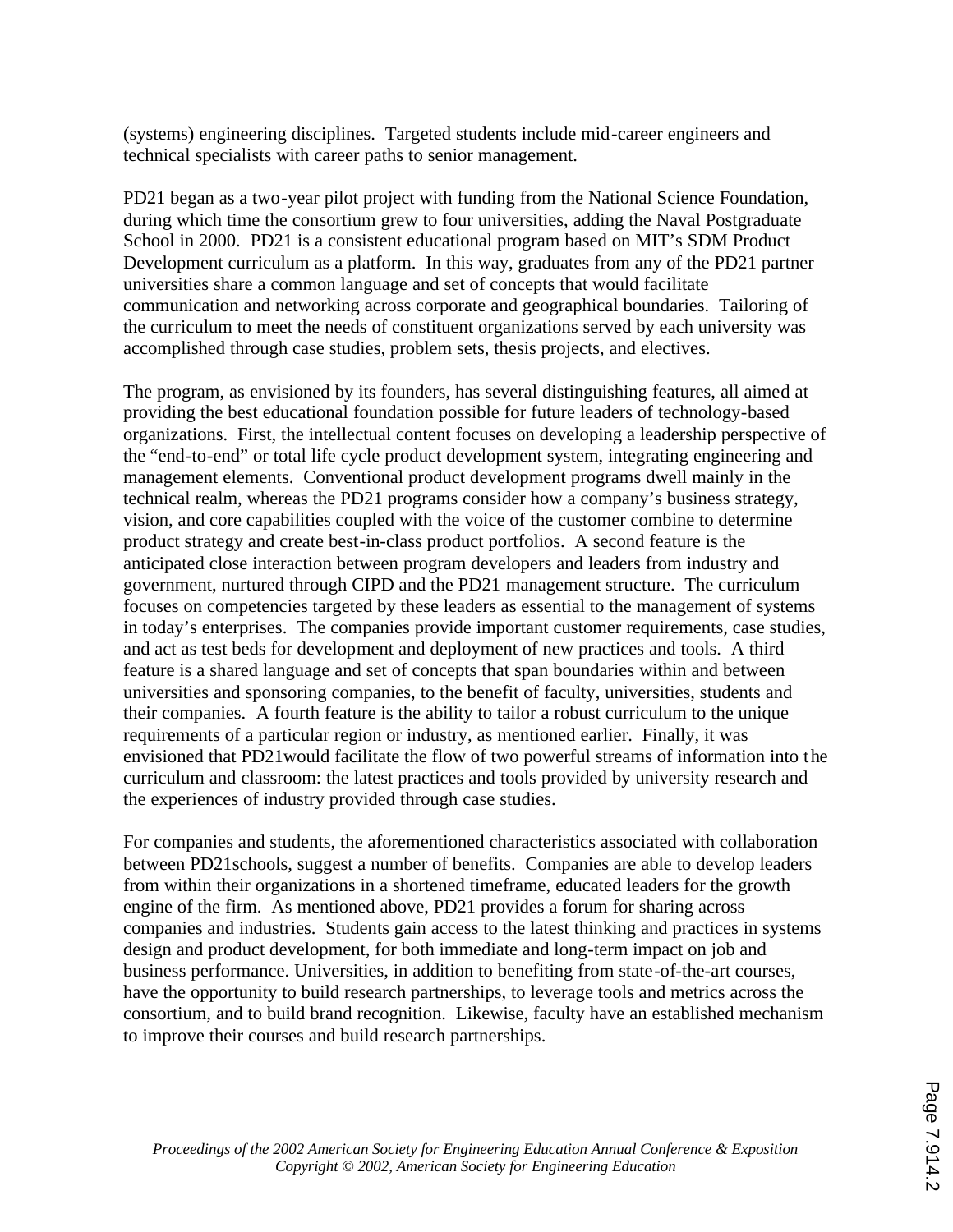For such a master's degree concept to have a significant impact, it must be deployed at many universities around the country. Needless to say, this presents enormous challenges. As developers of joint programs know, it is enough of a challenge to create collaborative working groups within a single university, much less between universities. Traditional academic culture encourages individualism. Turf issues between departments can become especially problematic as boundaries between traditionally distinct disciplines blur, and as new crossdisciplinary programs compete with single-college programs for resources and students. Each academic college (department) and university has its own vision, mission, priorities, and culture, yet each institution offering such a master's degree must share a common vision and set of concepts that form the basis of the curriculum. If an active partnership such as PD21 is to be sustained, all stakeholders must recognize clear benefits to the partnership and must prioritize associated activities to maintain a sense of urgency. As PD21 looks to its future, beyond the pilot phase involving four universities, it must develop a strategy and operating plan that provides a value-adding framework for collaboration between institutions offering state-of-the-art product development educational programs.

### **History**

In 1995, MIT worked closely with a number of industrial representatives to create a professional-level education program in the development of systems and products. This program, the Systems Design and Management (SDM) program, is offered jointly by MIT's School of Engineering and the Sloan School of Management, and combines an education in systems engineering and design with essential management concepts. After the launch of SDM, CIPD industry sponsors requested a specialized track to address the product development process. With the help of CIPD, the SDM program introduced the Product Development Track, adding a number of new courses to the curriculum. The SDM program's Product Development track became the curriculum platform adopted by PD21 for dissemination beyond MIT as the "Master of Science in Product Development (MPD)." From the pilot of eleven students in 1996, the SDM program now admits about 50 students each year.

In 1998, with leadership from CIPD and key industrial sponsors Ford, Xerox, and ITT Industries, universities in Rochester (RIT) and Detroit (UDM) were identified as candidates to deliver the product development leadership curriculum to employees of those companies located in Rochester and Detroit. The process of starting each new program was accomplished quickly, taking approximately one year from concept to launch. (RIT and UDM launched their MPD programs in January 1999). RIT and UDM faculty were provided syllabi and, in most cases, lecture notes to facilitate curriculum transfer. Direct support from MIT faculty was critical to this transfer process. PD21 meetings provided a forum of exchange between MIT faculty who originated courses and faculty from UDM and RIT who would be customizing courses. Also included in these meetings were industry sponsors and administrators from partner schools, as part of the detailed review and exchange process. Each university engaged administrative representatives from their respective colleges of engineering and business to champion the curriculum approval process germane to each school and to deal with potential deal-breaking issues such as intellectual property rights. Program directors were hired by each school prior to program launch.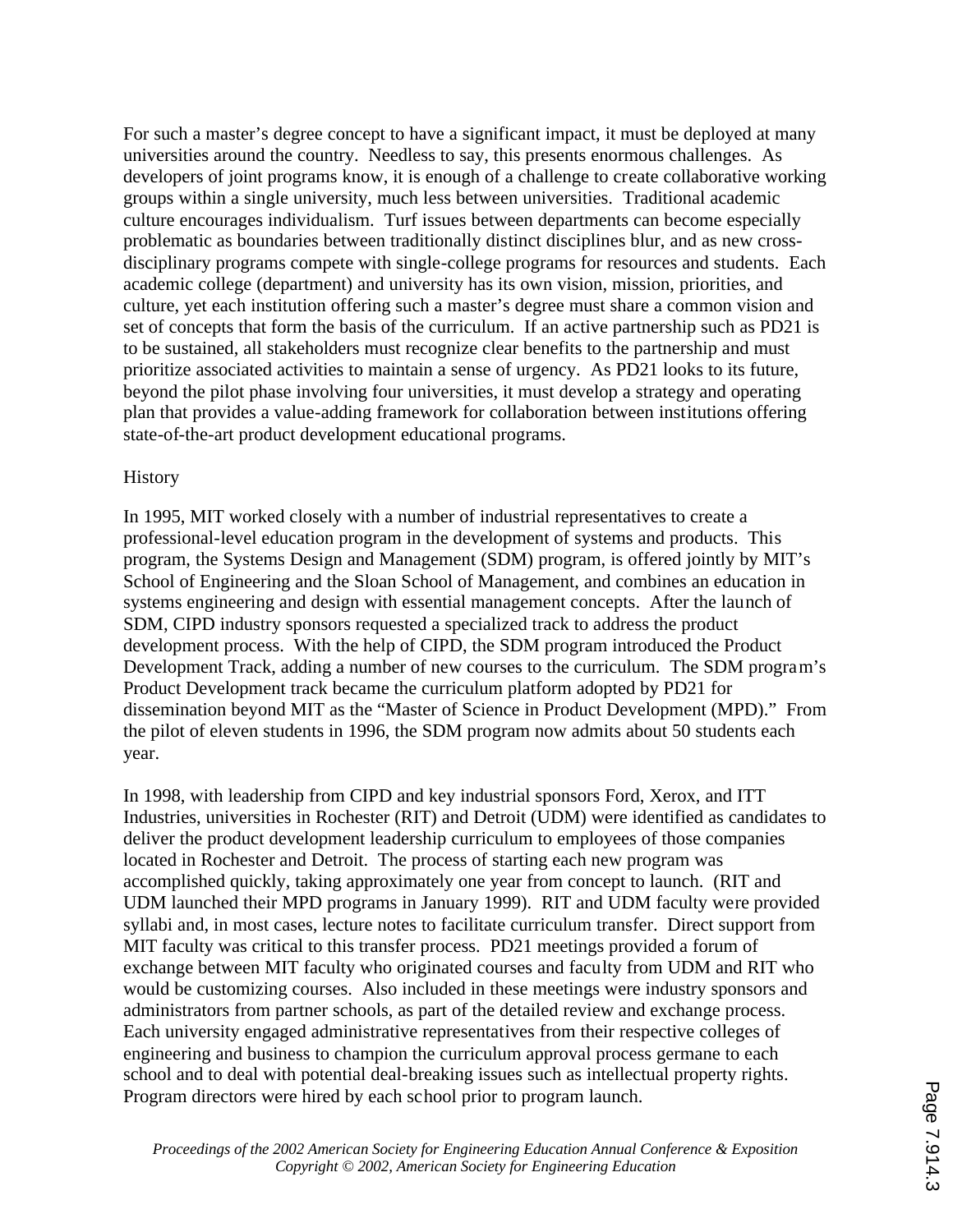In late 1999, the Naval Postgraduate School (NPS) in Monterey became engaged in the PD21 pilot project and launched its version of the MPD program in September 2000. NPS's orientation toward government and defense acquisition provided a valuable complement to the other institutions already in the consortium. While the curriculum approval and transfer processes mirrored those undertaken with RIT and UDM, NPS faced unique challenges associated with intellectual property rights, program championing and approval.

Since the launch of the NPS program, the intensity associated with transferring curriculum and starting new programs has significantly decreased, with each university focused internally on identifying new sponsors and growing their respective programs.

## Management Process

A significant coordinated effort was required during the pilot phase as curriculum from MIT was transferred to partner universities and programs were approved and launched. Meetings during the first two years were held on a monthly basis, either by videoconference, audio conference, or in person, with locations rotating between member schools. Meetings were facilitated by the PD21 Director, whose position was funded by CIPD. Regular attendees included program directors and at least one senior level administrator from each institution, industry representatives, and several CIPD staff members. Special topics meetings, such as those associated with curriculum development or transfer, engaged faculty and others as appropriate. Every participant had an equal voice in setting the agenda and participating in discussions. Meeting durations have ranged from one hour, to half-day or even full-day sessions.

Meeting topics have ranged from a discussion of consortium operation, to curriculum, to industrial input. For instance, the topics slated for discussion during 2000 included: 1) proposed structure of PD21 beyond the pilot phase, 2) evaluation of the pilot phase, 3) development of a continuous curriculum improvement process, 4) development of new proposals for outside funding, 5) sharing lessons learned and best practices, and 6) facilitation of ongoing operations.

Each summer since 1998, the PD21 team has organized a workshop to address both administrative and curricular issues. Faculty from participating universities are invited to attend, as are industry representatives, and time is devoted to formal and informal meetings between faculty from partner institutions.

Program assessment has remained the responsibility of individual universities, although tools and techniques have been shared across the consortium for discretionary use by each school. Interviews (pre-admission and post-graduation), course evaluations, end-of-term evaluations, and advisory boards are some of the vehicles utilized to evaluate the individual MS programs and gain valuable insights into improvement opportunities, which have often been shared at the consortium level.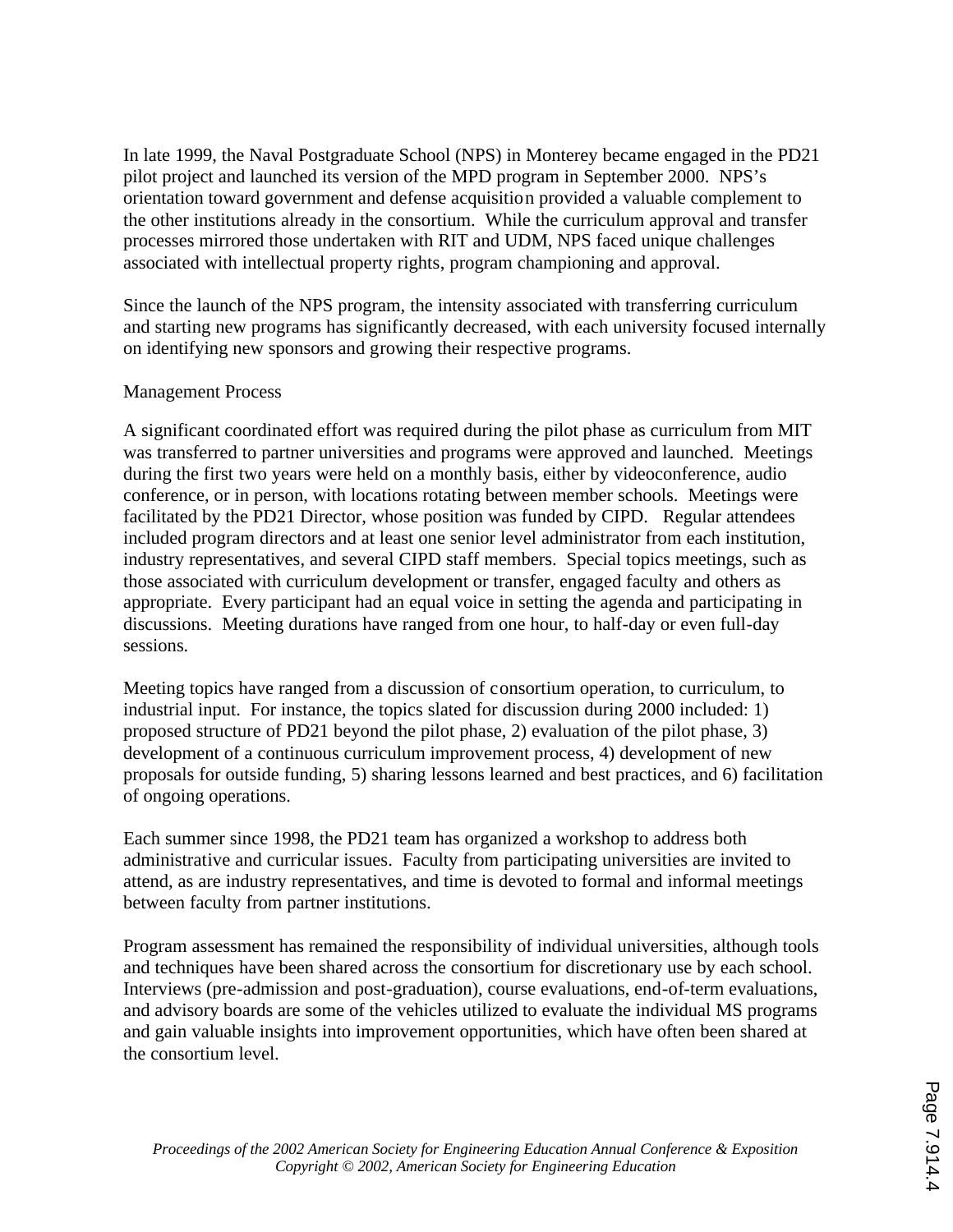As NPS's program was launched and the pilot phase completed near the end of 2000, the frequency of PD21 management meetings has decreased significantly. A number of factors have contributed to this:

- A reduction in urgency caused by a natural shift away from the external focus needed to start PD21 programs at partner schools, to internal focus at each university on sustaining its own program. Strong corporate sponsorship is a basic assumption underlying the master's degree concept, but considerable weakening of the economy has negatively impacted enrollment at most universities and has further encouraged internal focus and attention to the short term.
- · As CIPD changed its financial and operational model, funding has no longer been available from CIPD for a PD21 director. Support for the consortium vision and its objectives remains strong within CIPD and PD21 partner institutions, but the time has come for PD21 to develop a funding model and operational plan for the future. Dedicated leadership is an essential ingredient.
- As each university examines its priorities, given limited resources, the benefits associated with any substantial investment must be clear, especially as it may impact scarce faculty resources. With completion of the pilot phase, other priorities at partner institutions have superseded those associated with PD21, and PD21 has not effectively articulated a plan for the future. As each university gains experience with its own product development program, additional benefits associated with collaboration and broader recognition of the Master's program concept are expected to renew interest in consortium activities.

# Challenges

While the Master's programs at PD21schools share challenges with most other educational programs – attracting new students and sponsors, substantiating program benefits, insuring faculty availability, maintaining high quality and relevant courses – unique challenges exist for the MPD program at sponsoring universities:

- Newness of the degree. As with any new program, there exists a lack of familiarity by prospective customers, uncertainty about a university's long-term commitment, questions about the value of the new degree relative to traditional offerings with brand recognition, and a low number of graduates and sponsoring companies to provide testimonials of program benefits.
- Dependency upon corporate sponsorship. Tough economic times and the resulting myopic focus of most companies on cost cutting, coupled with the discretionary budget status of education and training programs in general, represent significant challenges to such programs that depend upon a strategic vision and long-term commitment from corporate executives. On the positive side, as individual candidates for this type of program begin recognizing the market value of this educational program, PD21 schools are likely to see an increase in self-sponsored students. Downstream, as graduates proliferate and demonstrate program value, and as they continue to take jobs of increasing responsibility within their organizations, it is envisioned that the MPD program will become embedded in leadership development strategies and will gain stronger corporate sponsorship.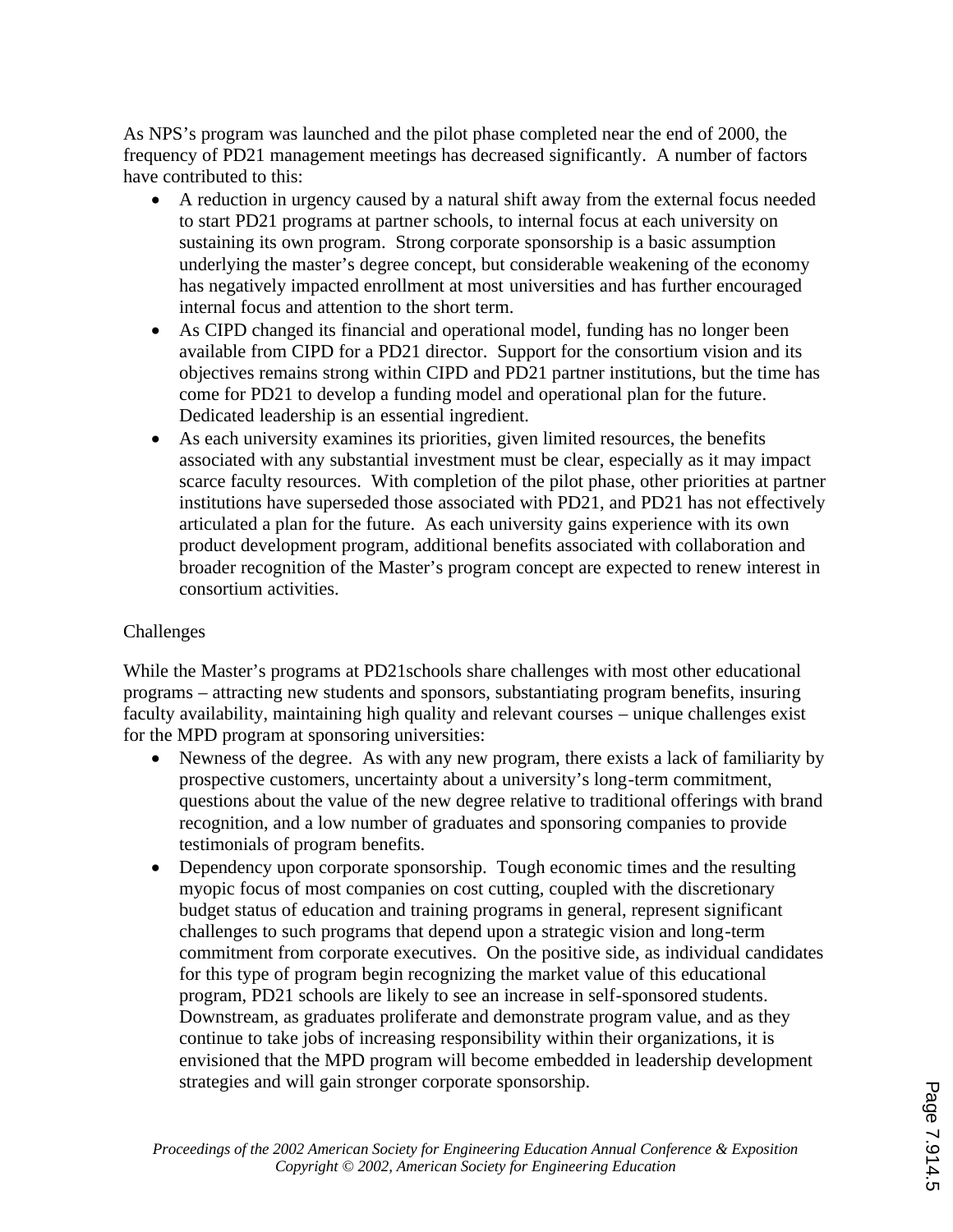• Internal support for multidisciplinary programs. Although product development education is inherently multidisciplinary, programs that span colleges within a university may be given lower priority for resources than is given by those colleges to their core programs. Furthermore, recognizing that educational objectives and target markets associated with a multidisciplinary program may overlap to some degree with those of existing programs, a cross-college program may be perceived at times as a threat to the status-quo. Long-term value created by portfolio expansion may become a casualty of perceived negative impact over the short-term on entrenched programs, particularly during periods of low enrollment.

At the consortium level, other challenges exist:

- · Competition between on-site and distance-delivery programs offered by PD21 partners. Although the market opportunity for educational programs in product development leadership is considered quite large, competition in the early stages of a consortium presents a negative incentive to cooperation. Fortunately, PD21 members have taken the long view and feel strongly that facilitating a national agenda for the Master's degree program will ultimately benefit all partners.
- Intellectual property rights. While not insurmountable, considerable attention must be paid to this. Institutional policies vary and sensitivities exist at the faculty level, department level, and university level, as members look to share and leverage intellectual property.
- Resources and funding for ongoing support of the consortium, and a clear value proposition for all constituents (faculty, programs, universities, industrial sponsors). With tight budgets, overburdened resources (especially faculty), and other non-PD21 priorities, the value to consortium participation must be unequivocal for all.
- Brand identity and recognition. Maintaining a lock-step curriculum across PD21 schools is an unlikely path forward, but it is important to maintain consistency at a level that ensures a recognizable identity for PD21 programs. PD21 programs must be clearly differentiated from other recognized degree program such as the MBA. Building brand recognition is expensive and time consuming.
- Building a scalable architecture and operating plan for PD21. A roadmap that reenergizes participants and brings a sense of urgency to consortium priorities is key, especially given resource constraints. A considerable amount of effort has already been spent in this area, but closure is needed.

# Future of PD21

Conditions that drove the creation of PD21 in 1998 certainly remain in 2002. PD21's founders understood that our nation's competitiveness depends upon our ability to consistently deliver innovative products and services. They recognized that accomplishing this requires a cadre of product development leaders and change agents across the nation who understand and practice both technology and business skills. Therefore, an entity that provides a framework and forum for networking between universities and companies with this shared vision has a valuable role to play.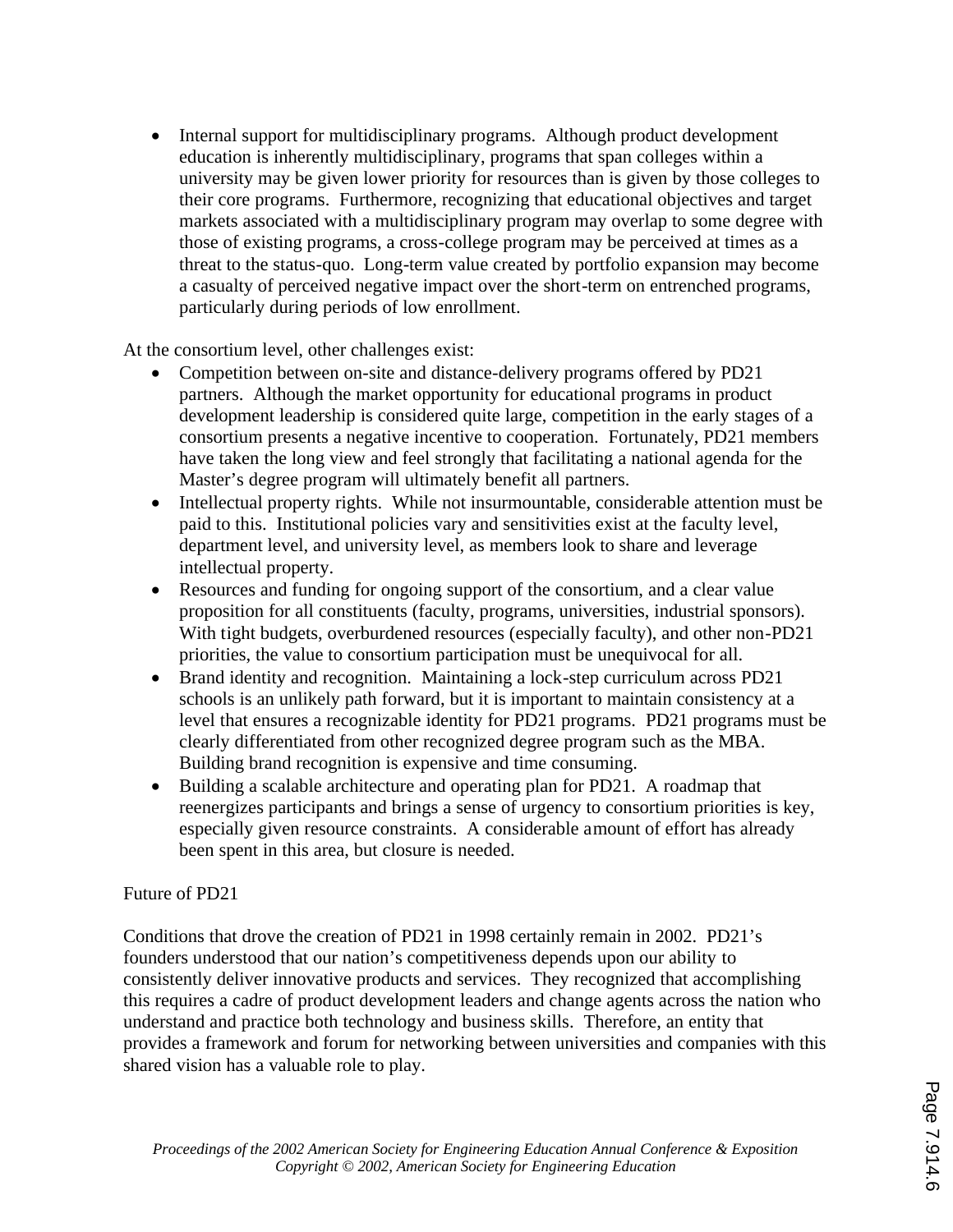As the PD21 consortium works to extend its influence beyond a handful of universities, it must adopt a scalable architecture that enables efficient operations focused on high priority value-adding activities, as perceived by all members. University educational systems are a cornerstone of national industrial development, so the consortium must continue to foster university-industry partnerships and substantially increase the number of students and companies who benefit. It must increase the impact of its educational programs by facilitating the ongoing development of world-class curricula, by assisting member universities in improving individual programs, by facilitating research collaboration, and by helping organizations better utilize program graduates. It is unlikely to be practical or desirable to maintain a common curriculum at partner schools given the diverse needs of constituents and the diverse opinions of faculty who ultimately control curriculum at each university; however, it is essential to promote a shared vision, language, and set of basic concepts.

Maintenance of this shared vision, and of the program's momentum, will require ongoing commitment from the PD21 partner universities. This commitment can only be sustained through recognition of the benefits to collaboration. To move forward into the next phase of activity, the program will need an operating plan that includes a new funding model and a process for developing a new program leadership structure.

#### Acknowledgments

The authors are indebted to John Williams, Thomas Magnanti, and Thomas Kochan, all from MIT, who co-authored (with Warren Seering) the 1998 NSF grant proposal  $^1$  that is responsible for starting PD21. Many of the thoughts expressed above were first articulated in this proposal. Special thanks also to Conger Gabel, who acted as Director during the formative years of the PD21 consortium. Finally, we would like to acknowledge the numerous corporate sponsors and university administrators who were instrumental in launching PD21 and the MS programs at each university.

Bibliography

1. "PD21: Education Consortium for Product Development Leadership in the 21<sup>st</sup> Century," NSF grant proposal, Engineering Education and Centers Division, award #9817954, July 1998.

MARK SMITH is Director of the Product Development (MPD) and Manufacturing Management and Leadership (MML) programs at the Rochester Institute of Technology. Prior to joining RIT, he spent nearly 20 years in medical electronics R&D, most recently with Kodak where he was Product Development Manager for the Cardiology electronics business. Mr. Smith has an MS in Electrical Engineering from the University of Rochester. He can be reached at mwspd21@rit.edu.

DENNY MAHONEY is Director of the MIT System Design and Management (SDM) program. Prior to MIT, he completed a 30-year career in the US Navy working in ship design and engineering. His last assignment was as the first Program Manager for the 21st Century Surface Combatant (DD-21). A registered professional engineer, he received both BS & MS in Chemical Engineering from Iowa State University, and MS in Nuclear and Ocean Engineering from MIT. He can be reached at dmahoney@mit.edu.